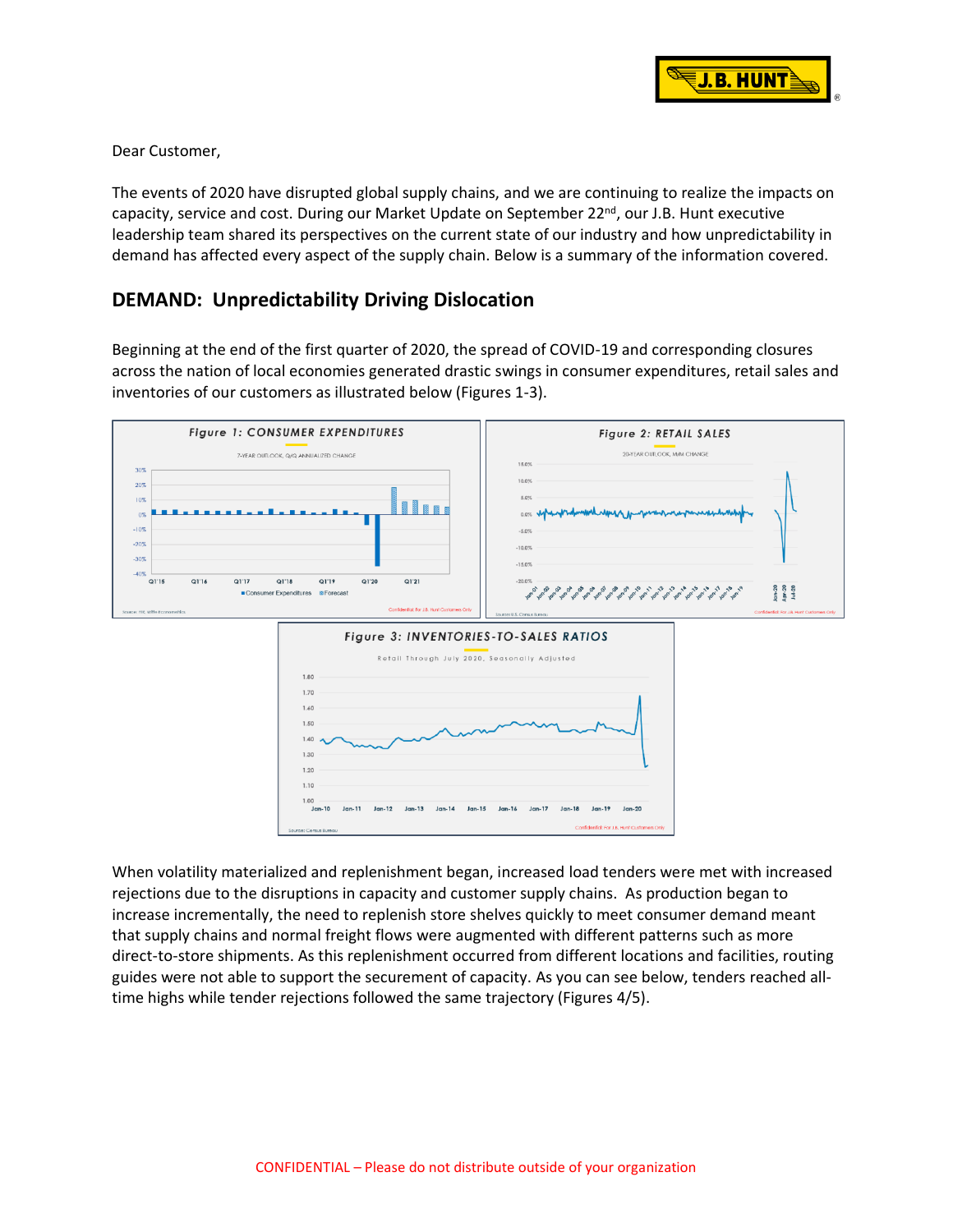



While intermodal volumes have now exceeded typical averages, the market is struggling to regain balance partly due to the unpredictability of volume forecasts (Figure 8).



# **SUPPLY: Labor Challenges Impacting Capacity**

#### **Driver and Carrier Availability Slowed by Aid Programs and Licensing Hurdles**

The April passage of the CARES Act, including the Paycheck Protection Program (PPP) and expanded unemployment benefits, offered businesses and workers some relief. Drivers and carriers may have leveraged the programs together to get a larger benefit than typical monthly wages earned while working. Many CARES Act benefits expired in August, but future aid packages at state and federal levels may extend the amount of time drivers and carriers remain off the road (Figure 6).



CONFIDENTIAL – Please do not distribute outside of your organization